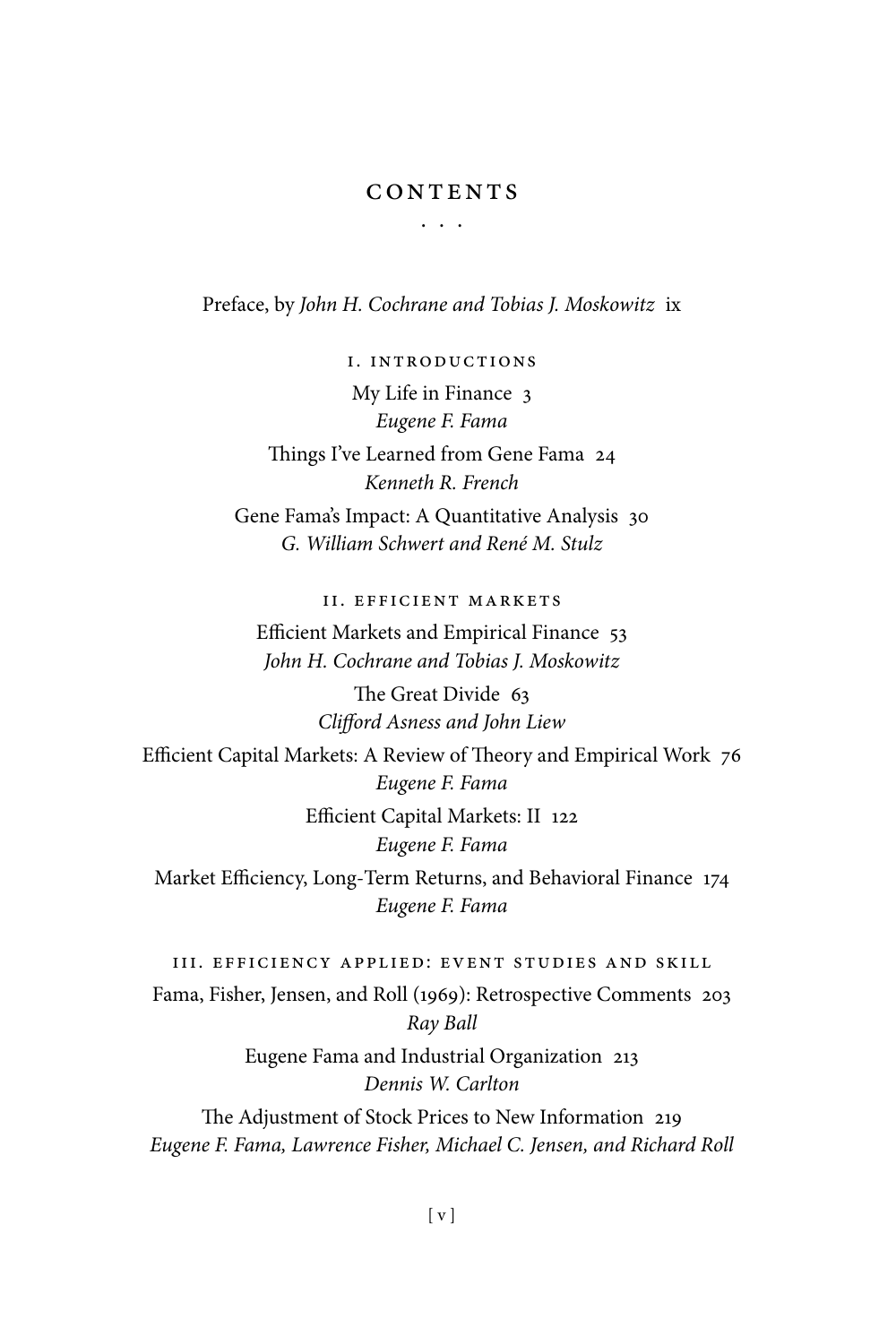## contents

Luck versus Skill 243 *John H. Cochrane and Tobias J. Moskowitz* Luck versus Skill and Factor Selection 250 *Campbell R. Harvey and Yan Liu* Luck versus Skill in the Cross-Section of Mutual Fund Returns 261 *Eugene F. Fama and Kenneth R. French*

IV. Risk and Return

Risk and Return 303 *John H. Cochrane and Tobias J. Moskowitz*

Risk, Return, and Equilibrium: Empirical Tests 315 *Eugene F. Fama and James D. MacBeth*

The Cross-Section of Expected Stock Returns 349 *Eugene F. Fama and Kenneth R. French*

Common Risk Factors in the Returns on Stocks and Bonds 392 *Eugene F. Fama and Kenneth R. French*

Multifactor Explanations of Asset Pricing Anomalies 450 *Eugene F. Fama and Kenneth R. French*

V. Return Forecasts and Time-Varying Risk Premiums

Return Forecasts and Time-Varying Risk Premiums 487 *John H. Cochrane* Short-Term Interest Rates as Predictors of Inflation 502 *Eugene F. Fama* Forward Rates as Predictors of Future Spot Rates 524 *Eugene F. Fama* Forward and Spot Exchange Rates 544 *Eugene F. Fama* Dividend Yields and Expected Stock Returns 568 *Eugene F. Fama and Kenneth R. French* The Information in Long-Maturity Forward Rates 596 *Eugene F. Fama and Robert R. Bliss*